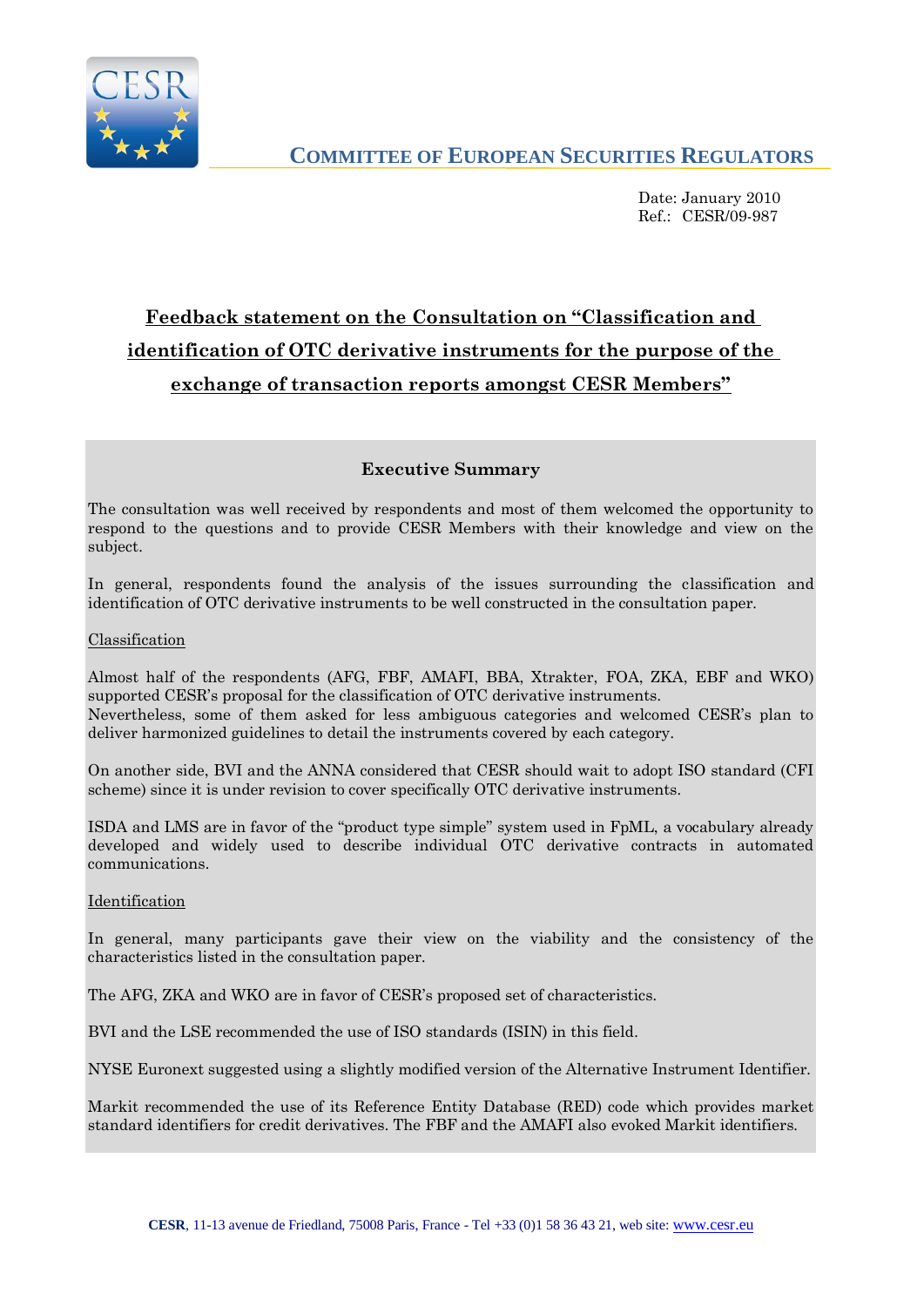

# **1. Introduction**

# **1.1. Transaction reporting in Europe**

Competent authorities ("CAs") throughout the European Economic Area are committed to detecting market abuse and maintaining the integrity of their markets. The receipt and examination of transaction reports are essential elements in enabling CAs to detect market abuse and the Market in Financial Instrument Directive (MiFID) gives CAs the power and obligation to collect transaction reports on instruments admitted to trading on regulated markets. However, many CAs have noted that there are a range of OTC (over the counter) financial instruments that mirror instruments admitted to trading on regulated markets that can equally be used for the purposes of market abuse. Many CAs extended the collection of transaction reports to include OTC instruments whose value is derived from instruments admitted to trading on a regulated market to enhance their ability to detect suspicious activity and maintain the integrity of their markets. Some other competent authorities are currently investigating this option as well.

# **1.2. The Transaction Reporting Exchange Mechanism**

CESR has implemented in November 2007 an IT system to facilitate the exchange of transaction reports amongst regulators. The system, called the Transaction Reporting Exchange Mechanism (TREM), was built based on the request from the MiFID level 2 Regulation to organize the exchange of transaction reports amongst European financial regulators.

TREM is currently limited to the scope of the MIFID Level 2 regulation, e.g. exchange of transaction reports on instruments admitted to trading in Europe. After one and a half year of running and study of the different practices within CESR membership, CESR decided to launch a project to amend TREM to facilitate the exchange of transaction reports on OTC derivative instruments amongst CESR members.

The consultation aimed at defining the framework for this exchange. In this respect, the document focused only on the identification and classification of OTC derivatives for the exchange within TREM. Even though maximum harmonization is expected amongst CESR members, local specificities might lead to different requirements than the ones described in the consultation paper.

# **1.3. Scope of Transaction Reporting on OTC derivative instruments**

CESR decided (CESR/09-129) that only transactions on derivatives whose underlying instrument is traded on a regulated market should be exchanged, focusing on single-name derivatives, except when different underlying instruments all refer to the same issuer. As for TREM, this excludes nonsecurities derivatives that have a specific transaction reporting regime.

In line with the above, CESR decided to exchange transactions on the following OTC derivatives:

- Options  $\bullet$
- $\bullet$ Warrants
- $\bullet$ Futures
- $\bullet$ Contract for Difference and Total Return Swap
- $\bullet$ Spreadbets
- $\bullet$ Swaps (except CfDs, TRS and CDS)
- $\bullet$ Credit Default Swaps
- $\bullet$ Complex derivatives

CESR decided to go for a more comprehensive approach where derivatives that would not fall within plain-vanilla general categories would still be reported under a common "complex derivatives" label.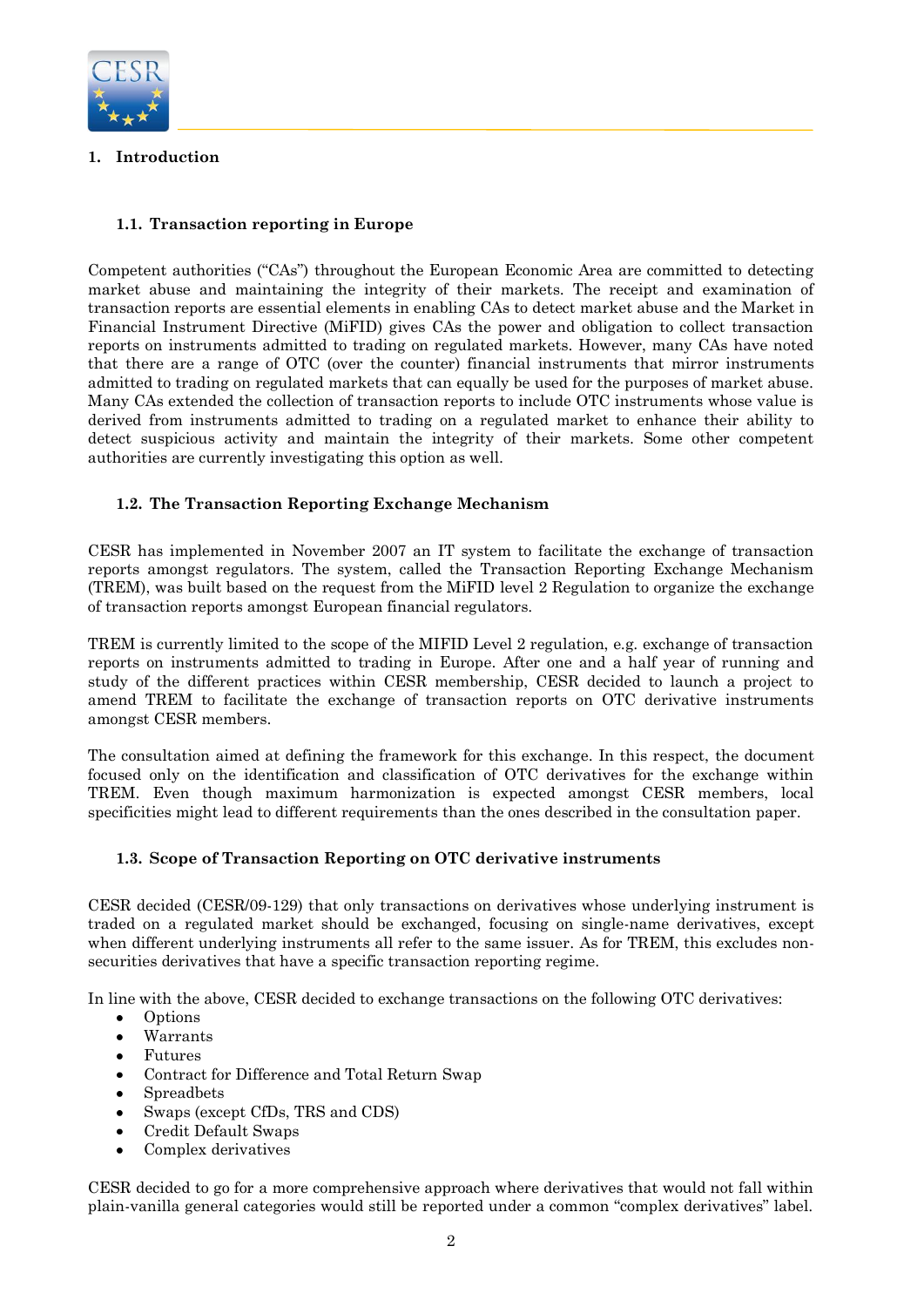

The boundaries between "plain-vanilla" and "complex" derivatives will be further defined in harmonised guidelines, as well as other useful common standards for consistent collection of data between participating Member States.

### **1.4. Identification and classification of OTC derivative instruments**

To monitor the market, CESR members should have a common understanding of the transaction reports they exchange. It requires a common business language between regulators. To allow CESR members' IT systems to exchange transaction reports, a common exchange protocol is also required. A protocol would ensure that transaction reports collected in a member state would be accepted and processed by the system of another CA.

To achieve the two points above, CESR members should standardize the data they exchange. TREM has already settled standards for transaction reports on instruments admitted to trading on regulated markets. However, there are two fields in which the standards used in TREM do not apply to transaction reports on OTC derivative instruments: classification (derivative type) and identification (instrument identifier).

CESR ran a Call for Evidence in February 2009 to get markets participants' inputs on the identification and classification of OTC derivative instruments, and then the Consultation to get their view on CESR's proposals regarding those fields. This document should therefore be considered having in mind the outcomes of the Call for Evidence (CESR/Ref.09-074).

### **2. Number of responses and range of stakeholders**

CESR received 17 responses to the consultation; these were largely split between banks and banking associations, exchanges (and associations) and financial information services providers. The full list of respondents (and the acronyms used to denote them in this summary) is the object of annex 1.

### **3. Question 1 – Classification of OTC derivatives – Do you agree with CESR's proposal? Any comments on CESR's view on this subject?**

#### CESR's classification scheme

The following respondents are in favor of the classification type proposed by CESR: AFG, FBF, AMAFI, BBA, Xtrakter, FOA, ZKA, EBF and WKO.

A number of respondents suggested that the proposed classification does not seem to be sufficiently unambiguous and therefore claimed for a more detailed specification of each category in the classification. Thus, they are interested in the set of harmonized guidelines CESR plans to produce to define the boundaries of each category.

Among them, the BBA, Xtrakter and the FOA supported the introduction of a "complex derivatives" category that would prevent confusion and improve both accuracy and quality of transaction reports.

### Classification of Financial Instruments (CFI) scheme

BVI explained that the classification proposed by CESR would stop at the top level and therefore they suggested that CESR's proposal should be an intermediate measure only until the revision of CFI is finalized and adopted by ISO. They explained that it would be a great benefit to the automation and standardization of transaction reporting in general if CESR continues to mandate the use of CFI standard within TREM.

The ANNA, as well, reminded that the CFI standard is in the final stages of a revision being undertaken to address such matters.

Financial products Markup Language (FpML) scheme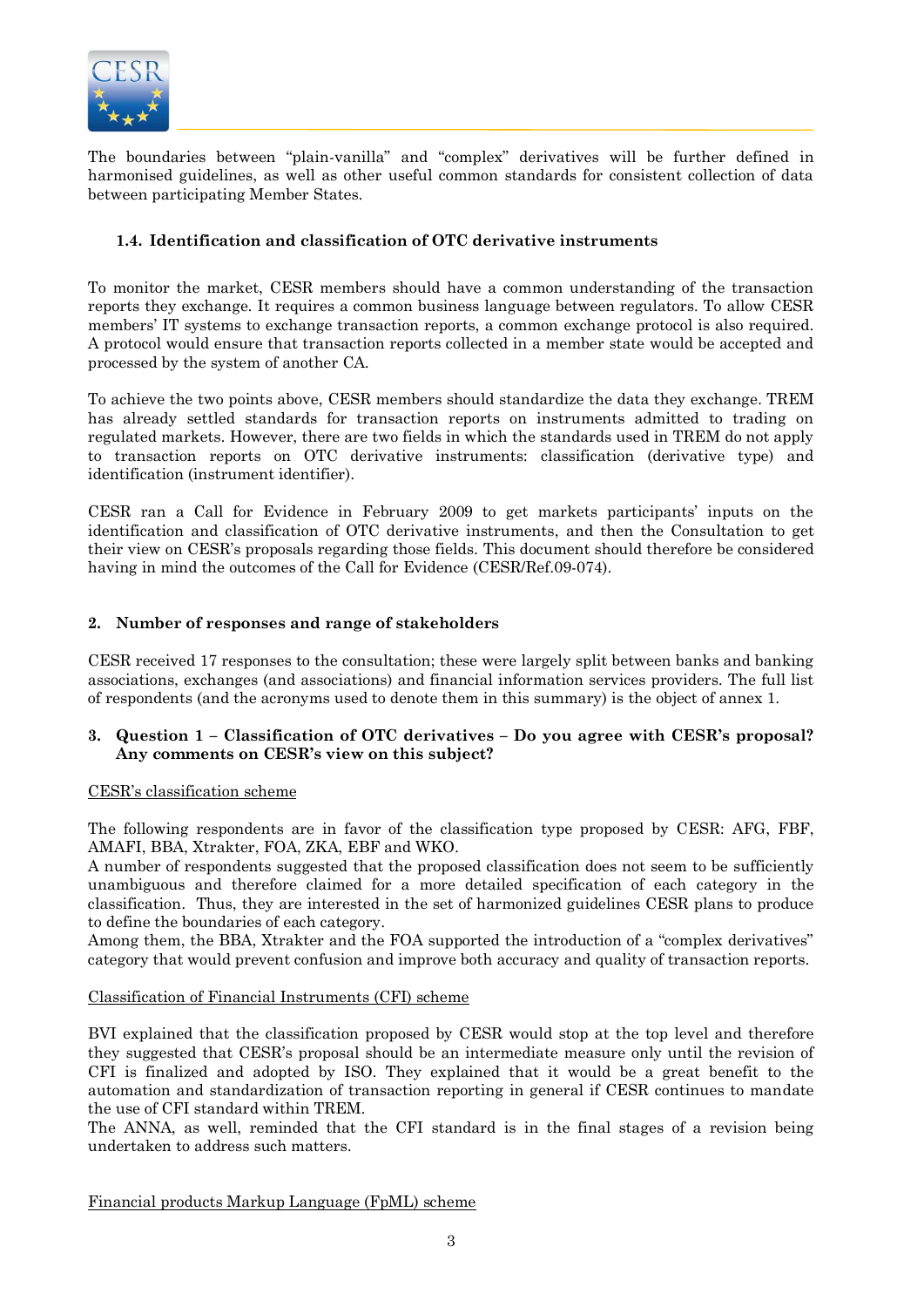

ISDA and LMS strongly believe that Competent Authorities should make full use of the FpML for the purposes of transaction reporting requirements. They are not in favour of a single letter classification scheme for OTC derivative instruments, as the CFI code is. ISDA reminded that CESR's decision to create one new scheme would inevitably require system development by firms.

### Other/Undecided:

The IMA, LexiFi, the LSE, Markit, NYSE Euronext did not give information about their preferred solution regarding the classification of OTC derivatives, but focused on their identification.

The pie chart below sums up the distribution of the preferred solutions of the participants regarding the classification of OTC securities.



# Distribution of respondents'preferred solutions for classification of OTC derivative instruments

### **4. Question 2 – Identification of OTC derivatives – Do you agree with CESR's proposal? Any comments on CESR's view on this subject?**

### CESR's identification scheme

The AFG, ZKA and WKO agreed with CESR's proposal to use the set of 7 characteristics to describe the main OTC derivative instruments.

The BBA, Xtrakter and the FOA welcomed CESR's proposal that firms are not required to input an identifier in transaction reports for OTC instruments. Those participants and the EBF recommended including a field for the description of the instrument. Otherwise, very dissimilar instruments could be grouped together under the same identifier according to them.

On the other hand, ZKA welcomed that CESR abandoned the consideration of free text fields and welcomed the fact that ISIN codes can be provided on a voluntary basis in CESR proposal, instead of being mandatory.

International Securities Identification Numbers (ISIN)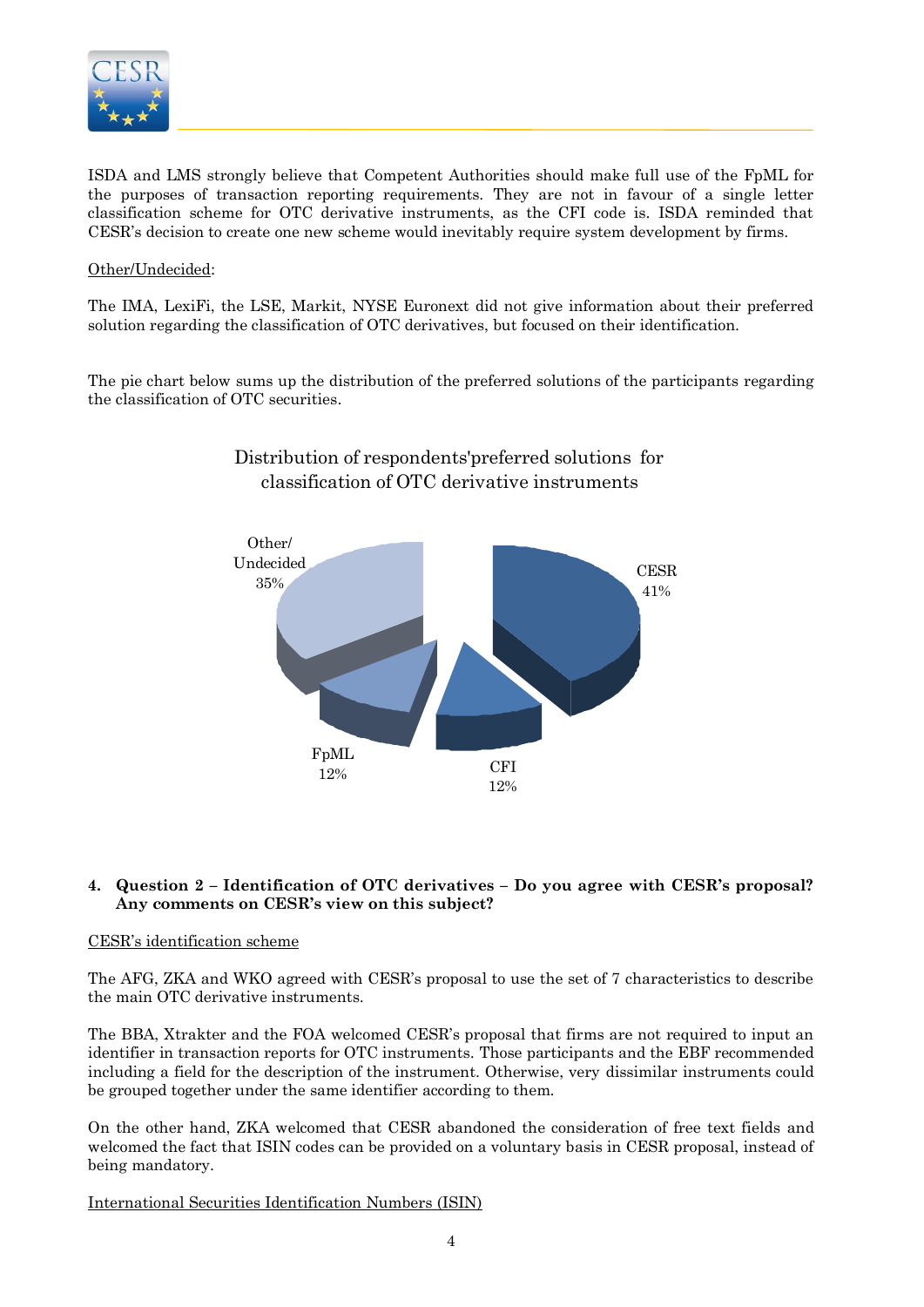

BVI strongly recommended using ISIN as the identifier for OTC derivative instruments since its use is quasi mandatory under a number of European directives, easy to get on demand and the ISO 6166 standard is currently under revision. BVI do not agree with CESR's conclusion that ISIN allocation to OTC derivative instruments would be costly and burdensome.

As well, the LSE recommended that CESR consult the ANNA since National Numbering Agencies may deliver a solution in this area.

The ANNA pointed out that proposing an alternative instrument identifier (AII or equivalent) be used is contradictory to the fundamental principles of international financial instrument standardization through the use of approved ISO standards.

### Alternative Instrument Identifier (AII)

NYSE Euronext considered that identification of OTC derivative instruments for transaction reporting purposes should be based on the AII or a slightly modified version of the AII code for OTC derivatives which may become exchange contracts if cleared by a central counterparty. The necessary changes to the AII code should be defined together with the CAs. They provided a suggested draft format based on the Alternative Instrument Identifier (AII) for the reporting of OTC derivative transactions.

### Other/Undecided

Markit, a financial information services company, are of the view that CESR's goal of using one single set of identifiers is probably unrealistic whereas its RED codes provide critical reference data to enable the confirmation of derivative transactions. Markit has also developed enhanced identifiers for CDS.

Here below are the comments addressed by respondents on each category defined by CESR

- *Ultimate underlying ISIN*: ISDA argued that this may be inapplicable for some instruments such as interest rate swaps. LMS commented that even if an ISIN exists, some markets do not make use of them. WKO added that it would be very difficult to identify the more relevant ISIN where the underlying is a basket.
- *Underlying instrument type*: The BBA, Xtrakter, the FOA and the EBF strongly consider that it is sufficient to collect data on the ultimate underlying instrument without collecting information on the immediate underlying instrument, all the more since the CFI standard planned to be used for does not reflect modern financial markets. They remind that UK FSA's transaction reporting system do not currently require this piece of information.
- *Derivative type*: please refer to question 1 above since CESR's proposal is to use the CFI scheme for that category
- *Put/Call indicator*: ISDA and WKO consider that this should be optional since it may not be applicable or require complex interpretation.
- *Price multiplier*: ISDA consider that this should also be optional since it is not applicable for all OTC derivative instruments.
- *Strike price*: ISDA consider that this should also be optional since it is not applicable for all OTC derivative instruments. WKO add that many trades can have several strike prices (e.g. cap strike and floor strike).
- *Expiration date*: ISDA and WKO warn that the definition of this field needs to be carefully considered since OTC instruments may have multiple termination dates on top of an expiration date or several expiry dates.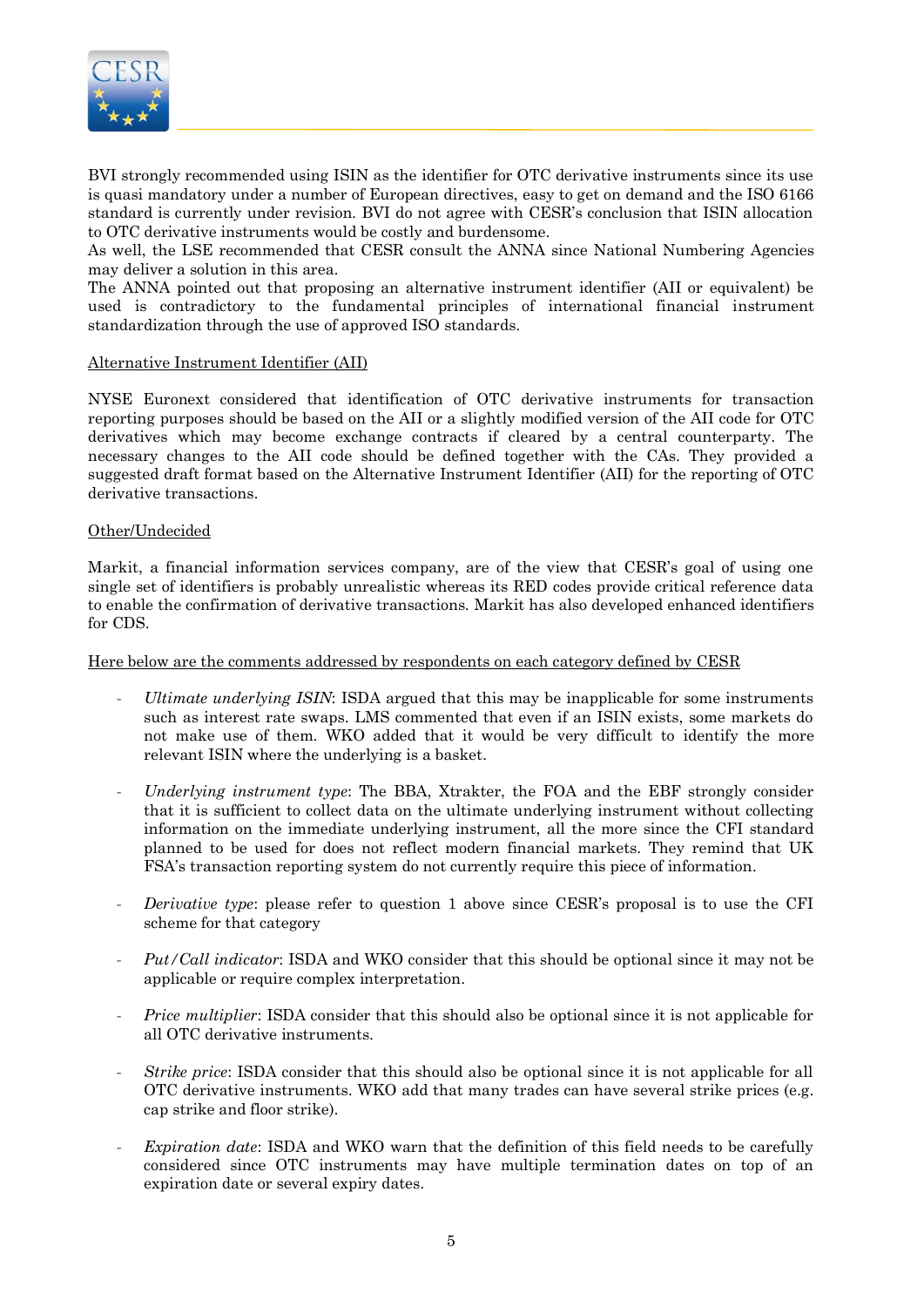

# **5. Other issues raised by respondents**

### Central Counterparties (CCPs)

ISDA agreed that in many cases it is difficult to get a specific universally agreed identifier for an OTC derivative transaction and therefore it is beneficial to provide a limited set of characteristics of the contract to identify the transaction to report. ISDA highlighted the role that trade repositories can play in enhancing regulatory transparency in the OTC derivatives market, and limiting complexity and inefficiency in the reporting requirements to firms. They believe that Competent Authorities should be able to receive relevant information by querying trade repositories (like the DTCC Trade Warehouse).

The LSE also agreed with the global approach but exhorted CESR to review the issue in order to ensure that the process is as efficient as possible. Since a number of software suppliers are launching a web-based utility style service to help managing these transactions in an automated and audited way, they believe that there would be a number of benefits to the market as a whole if CESR reviewed the OTC trade confirmation/affirmation process.

The FBF and the AMAFI mentioned that some standardized products already have a referential set up by DTCC and/or Markit altogether that could be reused by the banks. They proposed to collect the data from the CCPs.

BVI commented that regulators could get all the information they need from sell side employed information agents. They argued that in such a reporting system, regulators could limit individual transaction reporting by market participants to the delivery of the ISIN code of each trade made.

### Transaction reporting on OTC derivatives

Whereas several respondents (AFG, LSE, BBA – Xtrakter, FOA, ISDA and LMS) supported the extension and the standardization of transaction reports on OTC derivative instruments whose underlying instrument is traded on a regulated market, some of them expressed their concerns about this exercise.

The EBF is not convinced that the exchange of transaction reports for OTC derivative instruments would generate any considerable benefits.

As well, ZKA feel that it would appear more appropriate to wait for the implementation of extended reporting obligations in the Member States in order to avoid potential complications due to the practical implementation of those obligations.

The ISDA and the LMS believe that CESR should consider delaying any decision until the reviews that address the issue of regulatory reporting of OTC derivatives, in which the European Commission is involved, have run their course:

- review on derivatives market
- review of the Market Abuse Directive
- review of the MiFID directive

#### Transaction reporting impacts on costs and planning

In general, respondents expressed their willing to avoid inefficient, costly and inflexible regulatory reporting, and felt that a cost benefit analysis should be conducted if transaction reporting on OTC derivatives in Europe is being considered for implementation across the EU.

The AFG pinpointed that several studies have underlined that data exchange on OTC derivative transactions is still poorly automatized between market participants, and that therefore, CESR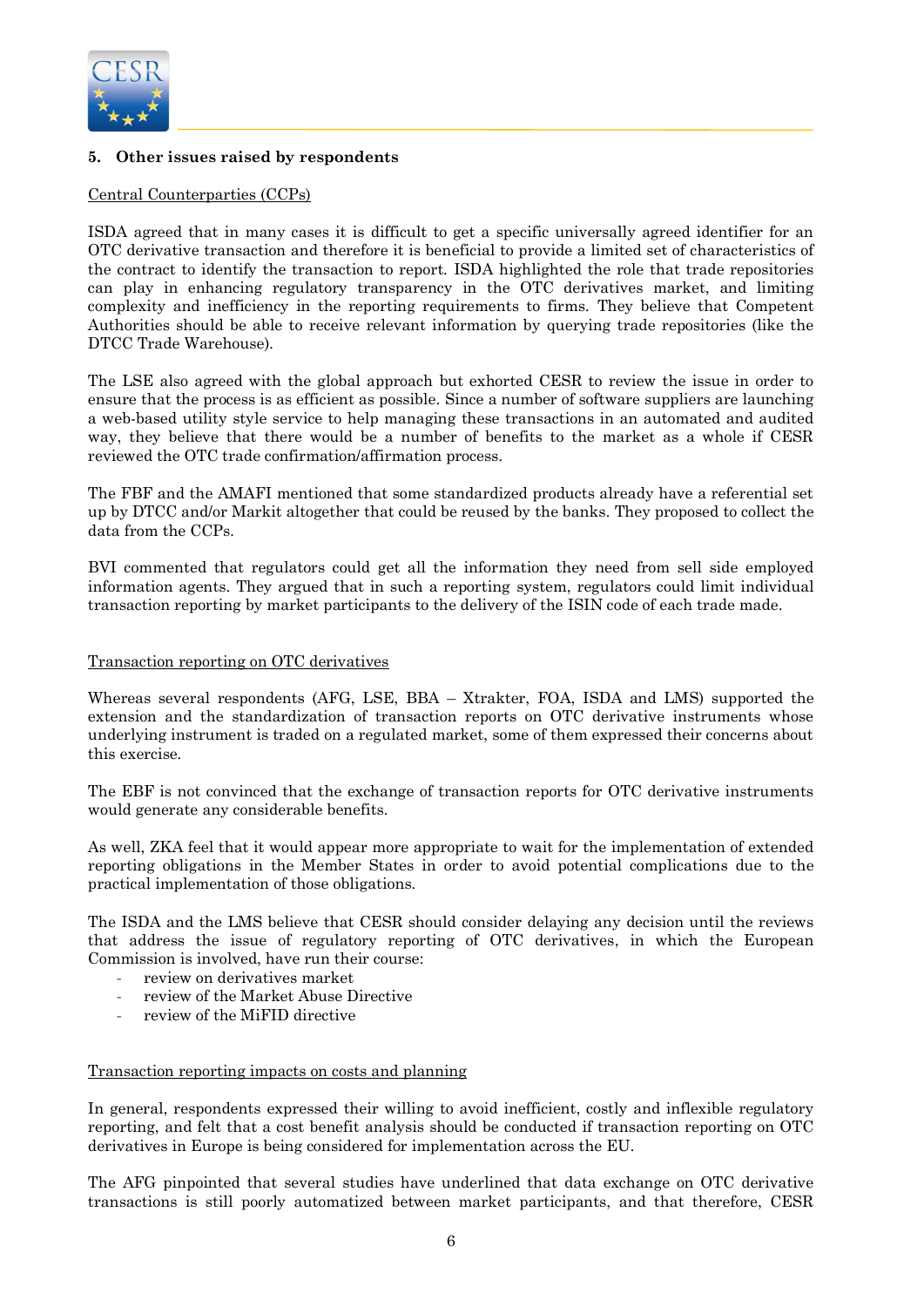

should consider that this new mandatory transaction reporting would ensure minimal developing and implementing costs for the asset management industry actors.

ZKA emphasized that the costs resulting from a modification of TREM should only be borne by the Competent Authorities participating in the data exchange.

The EBF expect no changes to firms' current reporting requirements and no additional costs – direct or indirect – for industry participants.

The FBF and the AMAFI called attention to the fact that a transitional period of 9 months will be necessary to implement the new classification and identification codes, since IT upgrading and developments are inevitable.

Scope of transaction reporting on OTC derivative instruments

The BBA, Xtrakter and the FOA supported CESR's decision that only transactions on derivatives whose underlying instrument is traded on a regulated market should be exchanged focusing on single-name derivatives.

On the contrary, the FBF, AMAFI and WKO are of the view that it does not make sense to exclude the derivative instruments for which the different underlying instruments all refer the same issuer.

The FBF, AMAFI and the EBF suggested that only purely OTC traded warrants and futures should be included in the categories.

The IMA do not consider that Credit Default Swaps should be reported since their price is not derived from or otherwise dependent on the value of a debt or equity security but based on a number of variables including the risk of default of a number of instruments.

NYSE Euronext is of the view that only the OTC derivative instruments which are proved to be the object of abuse like insider dealing should be included in the transaction reporting.

SWIFT reiterated a previous position that TREM should be developed to accept the input of ISO standard message formats from CESR Members, specifically ISO 20022 messages that have been developed to support MiFID reporting requirements.

LexiFi, a French company that provides software for the analysis, valuation, and management of financial products and portfolios, consider that the set of characteristics proposed by CESR is not sufficient to estimate the positions and the exposure in the underlying instruments, the values and risks, and pushes for a precise and exhaustive definition of the terms and conditions of each contract through a set of about twenty core constructors they have identified.

### Instruments Reference Data

The LSE suggested CESR make the reference database used for transaction reporting available to financial institutions and data vendors to reduce the risk of participants using different sets of reference data to describe the same instruments.

### Current transaction reporting

Several participants (BBA, Xtrakter, IMA) requested CESR to work on a consistent approach on transaction reporting in Europe by advocating a pan-European approach consistent with existing super-equivalent regimes. They also encouraged CESR to refer to the FSA Transaction Reporting Users Pack (TRUP) in any attempts to produce pan-European guidance for the reporting of OTC derivatives, and to include firms in the associated working group.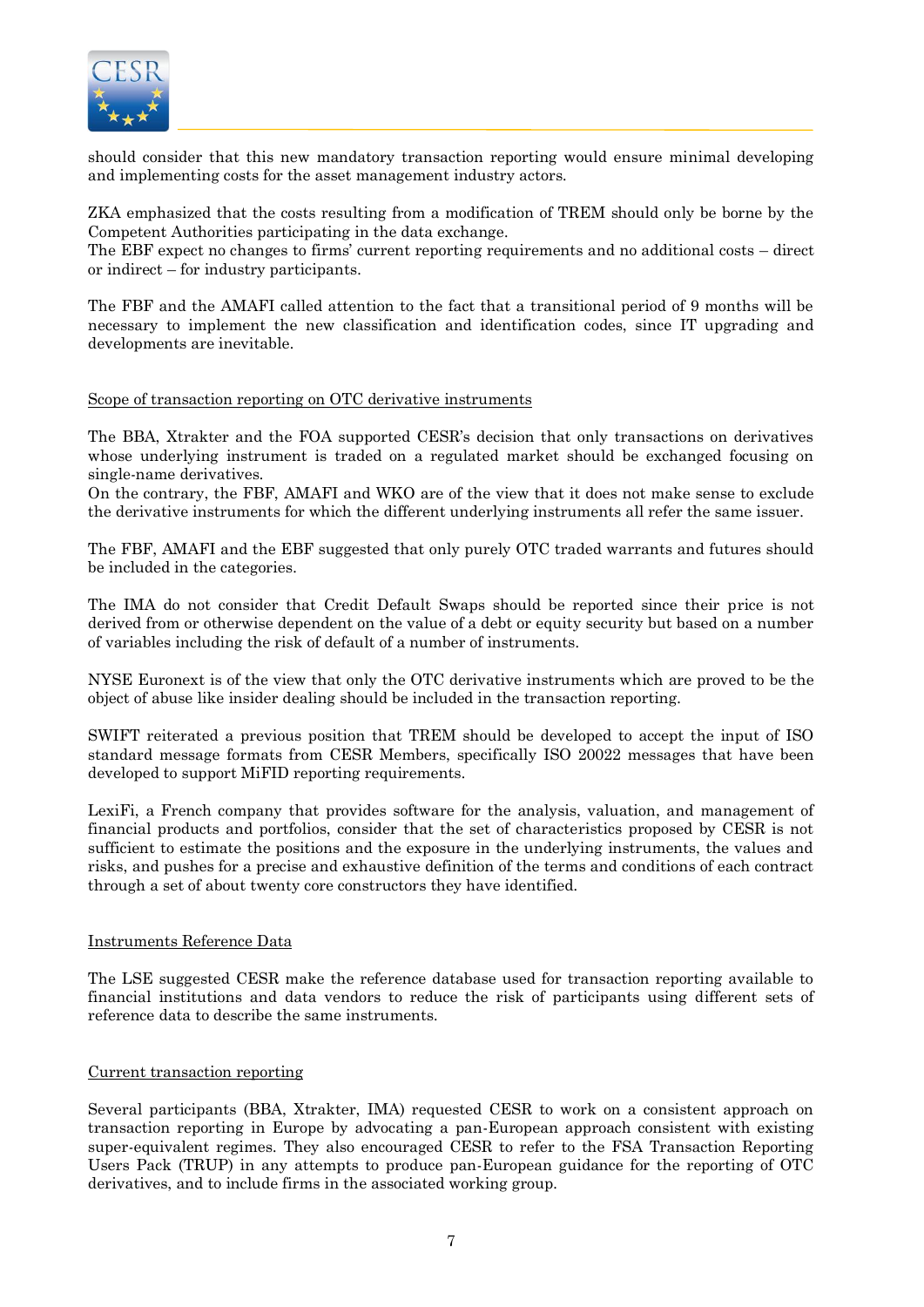

The FBF and the AMAFI also suggested that the reporting already done to the FSA could be generalized through all CAs without asking the banks for any further reporting.

The EBF drew attention to the fact that care must be taken to thoroughly coordinate a possible OTC derivative instruments transaction report mechanism with other initiatives concerning the reporting of and information requirements around OTC derivatives.

ZKA gave its view that transactions in certain OTC derivative must only be reported in UK and Ireland, contrary to CESR's statement in the consultation paper.

WKO confirmed that they already report OTC futures and options whose underlying is admitted to trading on regulated markets